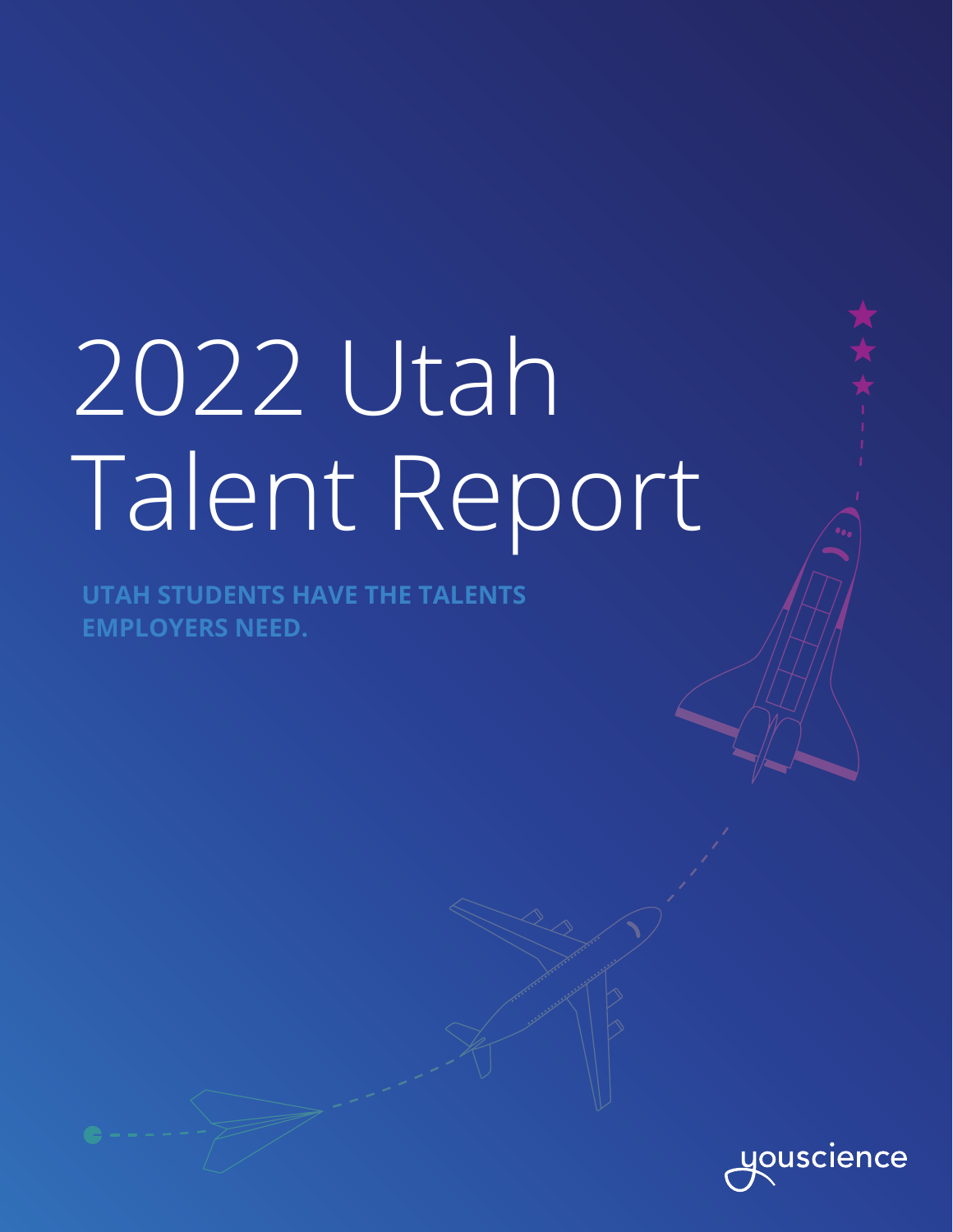### **OUSCIENCE**

## Utah's talent landscape: Aligning local talent with industry needs

Utah students have the talent Utah employers need. Historically, students just haven't known it or been guided to find it.

The **State and its educators took a critical step in 2021 to change history; a step to ensure Utah students know their talents and how they align with in-demand careers**. One that also helps address Utah's worker shortage. That step started in our local schools.

#### **EARLY KNOWLEDGE CLOSES THE EXPOSURE GAP**

The careers a middle school student thinks about are limited to what they know, what their parents or friends' parents do, or what they've seen in a movie or on social media. They don't know what they don't know.

That's called an **exposure gap**. They're looking at careers in the isolation of their limited life experiences. They don't know what their natural talents (aptitudes) are or how those talents align to careers, including careers they've never heard of.

They wonder why they're learning what they're learning. They disengage from school. They start college programs only to drop out or change their minds. They may chase an unsatisfying career path for years. It **costs individuals and communities time, productivity and happiness**.

**Student misalignment with the best careers for their talents also hurts national and local economies,** including Utah's. How many middle schoolers know what a statistician or interpreter is? Well, those careers are forecast to be among the fastest growing in Utah through 2028.1 And employers can't afford to not get applicants who are pursuing "known" careers and never knew they may be the next best statistician or interpreter out there.

<sup>1. 2022</sup> Fastest Growing Careers in Utah, Salary.Guide, [https://salary.](https://salary.guide/fastest-growing-careers/utah) [guide/fastest-growing-careers/utah](https://salary.guide/fastest-growing-careers/utah)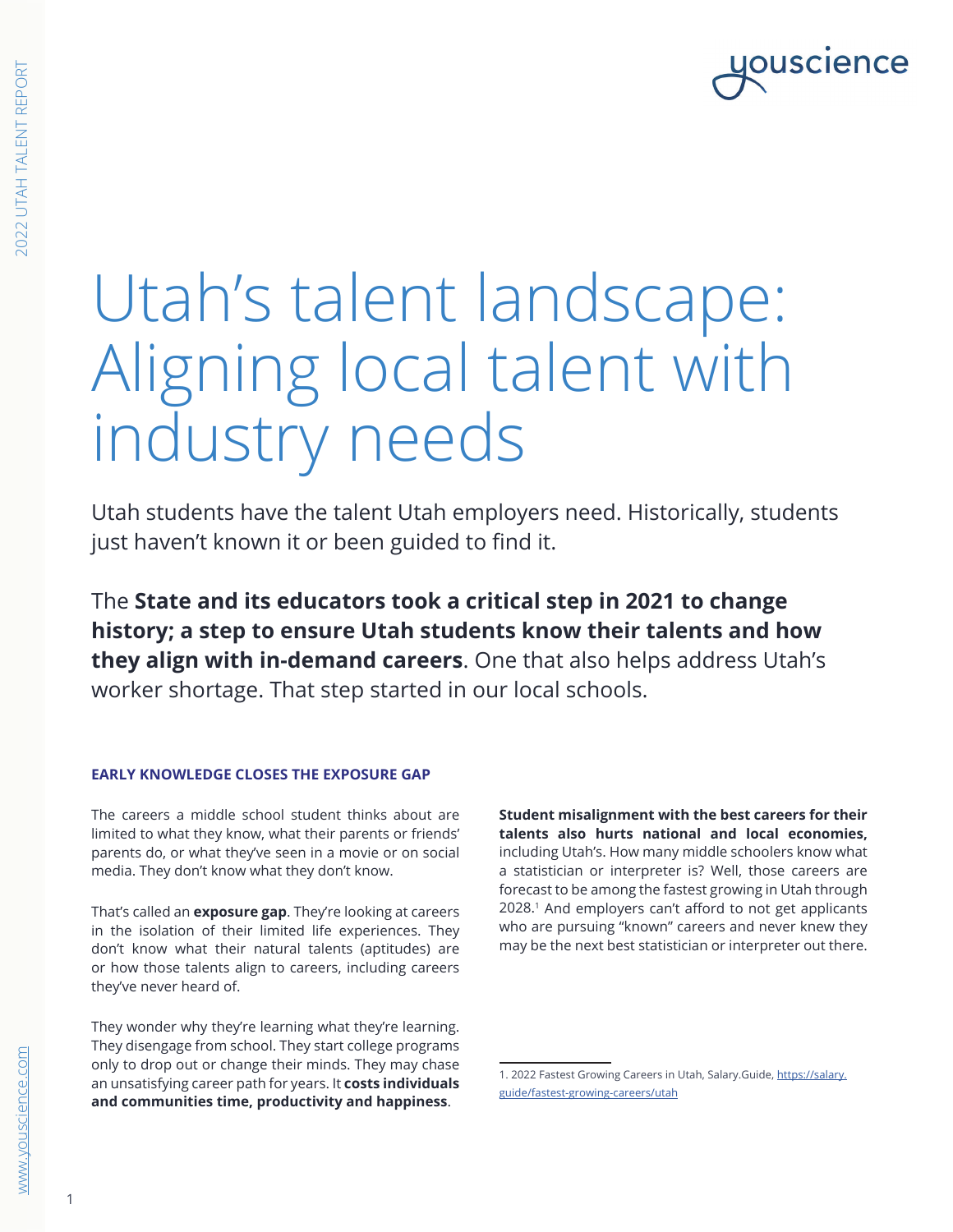

#### **UTAH IS CLOSING THE GAP**

To help solve the challenge of aligning talent and careers, the State, its educators and students started using YouScience Discovery to uncover unique insights into students' natural talents early and how they align with Utah industry — and the "unknown" job market — with the 2021–2022 academic school year.

This **2022 Utah Talent Report** looks at anonymized YouScience Discovery results. Initial data for 15,730 Utah middle school students and 7,847 Utah high school students was analyzed. The initial aggregate data points to the exposure gap for Utah students. It shows the valuable insights Utah **educators** can access to align students' educations **and career paths and guide them to jobs to help reduce Utah's worker shortage and skills gap.**

It shows how the right tool in educators' hands can help solve the challenge of enough jobs and not enough workers interested in or qualified for those jobs in Utah's future.

#### **WHAT IS THE YOUSCIENCE PLATFORM?**

YouScience Discovery is a key component of the YouScience Platform, a single tool that **revolutionizes how Utah students, educators and employers connect and succeed.**

The Platform includes Precision Exams by YouScience, the State of Utah's chosen secondary education certifications exam solution since 2006. It also includes YouScience Discovery, which was made available to Utah educators and students for the 2021–2022 school year.

Other career assessments rely solely on interest and personality surveys. Only Discovery uses psychometrically valid brain game-like exercises and an interest inventory to uncover students' aptitudes, their natural abilities to learn or perform in given areas.

Students gain self-awareness and see how their aptitudes and interests align with careers (for high school) or career industry areas (for middle schoolers) where they're naturally wired to do well. It shows the education pathways to attain those careers too — whether certifications or post-secondary schooling.

**Students connect what they're learning with why they're learning it and find hope and purpose and an accessible pathway toward a successful future.** They find post-secondary school options and local Utah employers with in-demand jobs at competitive wages who want and need their skills, education and aptitudes. Students even access aptitude-based language to describe themselves on resumes, on college applications and in essays.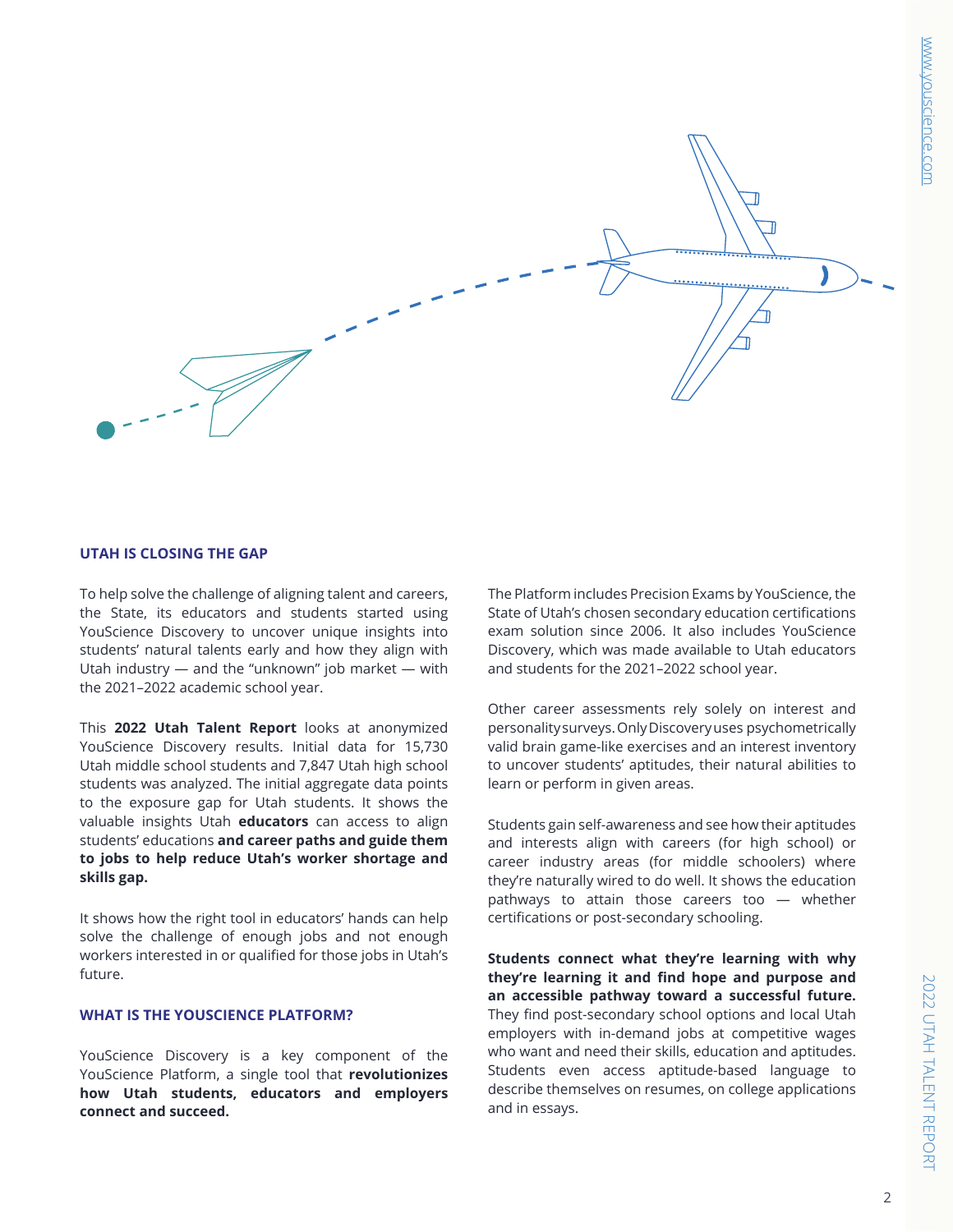### Female Male 2022 Utah Talent Report data Male

Female The 2022 Utah Talent Report takes a broad look at how YouScience Discovery uncovers the exposure gap so that an CCT3 where they a succeed and help in the skins gap in Utah educators can guide students to best-fit future careers where they'll succeed and help fill the skills gap in Utah's future.

51: Production schoolers and 7,847 Utah high schoolers for the 2021 calendar year. Demographic breakdowns are included on the The report's findings were extracted from anonymized aggregated Discovery results for 15,730 Utah middle following pages.

#### **MIDDLE SCHOOL DEMOGRAPHICS**

Based on anonymized data for 15,730 students. Figures 1, 2 and 3 show gender, ethnicity and graduation year distribution of *Utah middle school students assessed for this Talent Report.*



#### **MIDDLE SCHOOL DISTRICTS BY COMPLETED STUDENTS 21–22**

| <b>Alpine District</b>                | 3,549 | <b>Nebo District</b><br>603            |                |
|---------------------------------------|-------|----------------------------------------|----------------|
| American Academy of Innovation        | 27    | <b>North Summit District</b>           | 41             |
| <b>Beehive Science and Technology</b> | 99    | <b>Provo District</b>                  | 725            |
| <b>Box Elder District</b>             | 111   | <b>Rich District</b>                   |                |
| <b>Cache District</b>                 | 236   | <b>Salt Lake City District</b>         | 446            |
| <b>Canyons District</b>               | 13    | San Juan District                      | $\overline{2}$ |
| <b>Davis District</b>                 | 366   | <b>Sevier District</b>                 | 262            |
| <b>Duchesne District</b>              | 120   | <b>Soldier Hollow Charter District</b> | 6              |
| <b>Excelsior Academy District</b>     | 85    | <b>Tintic District</b>                 | 14             |
| <b>Garfield District</b>              | 52    | <b>Tooele District</b>                 | 249            |
| <b>Granite District</b>               | 1,385 | <b>Uintah District</b>                 | 215            |
| <b>Iron District</b>                  | 80    | <b>Vanguard Academy</b>                |                |
| Jordan District                       | 587   | <b>Washington District</b><br>2,989    |                |
| <b>Morgan District</b>                | 242   | <b>Weber District</b><br>2,825         |                |
| <b>Murray District</b>                | 399   | <b>Total:</b>                          | 15,730         |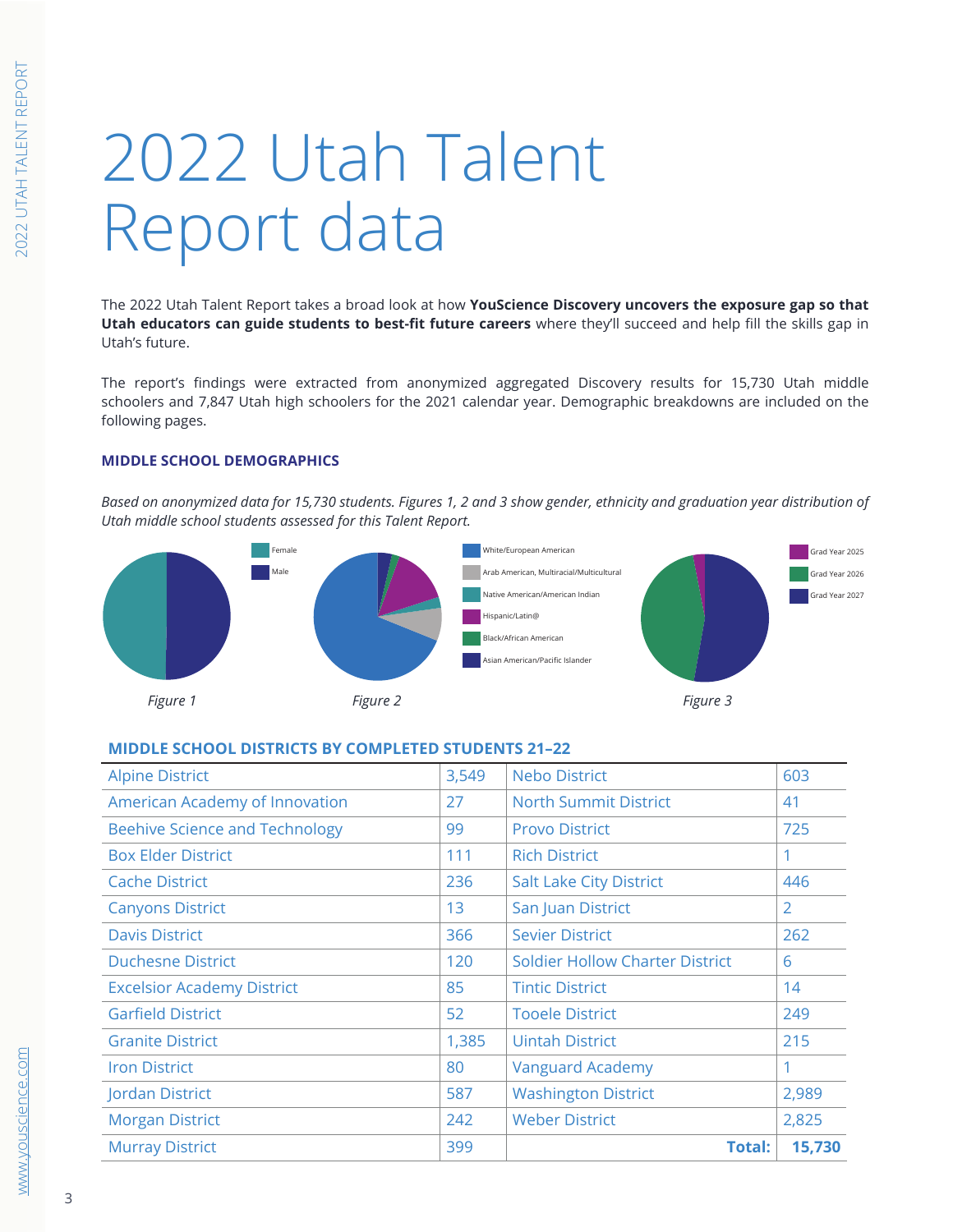#### **HIGH SCHOOL DEMOGRAPHICS**

Utah high school students assessed for this Talent Report. *Based on anonymized data for 7,847 students. Figures 4, 5 and 6 show gender, ethnicity and graduation year distribution of* 



#### HIGH SCHOOL SCHOOL DISTRICTS BY COMPLETED STUDENTS 21–22

| Jordan District                       | 386   | <b>Total: 7,847</b>          |                |
|---------------------------------------|-------|------------------------------|----------------|
| <b>Itineris</b>                       | 100   | <b>Weber District</b>        | 161            |
| <b>Iron District</b>                  | 475   | <b>Wayne District</b>        | 17             |
| <b>Granite District</b>               | 2,127 | <b>Washington District</b>   | 469            |
| <b>Garfield District</b>              | 9     | <b>Vanguard Academy</b>      | 22             |
| <b>Duchesne District</b>              | 372   | <b>Utah Virtual Academy</b>  | 1              |
| <b>Davis District</b>                 | 687   | <b>Tooele District</b>       | 56             |
| <b>Canyons District</b>               | 117   | <b>Tintic District</b>       | $\overline{2}$ |
| <b>Cache District</b>                 | 570   | <b>Sevier District</b>       | 45             |
| <b>Box Elder District</b>             | 23    | <b>Provo District</b>        | 119            |
| <b>Beehive Science and Technology</b> | 71    | <b>North Summit District</b> | 18             |
| <b>Beaver District</b>                | 3     | <b>Nebo District</b>         | 3              |
| <b>American Preparatory Academy</b>   | 296   | <b>Murray District</b>       | 361            |
| American Academy of Innovation        | 121   | <b>Morgan District</b>       | 424            |
| <b>Alpine District</b>                | 563   | <b>Logan District</b>        | 229            |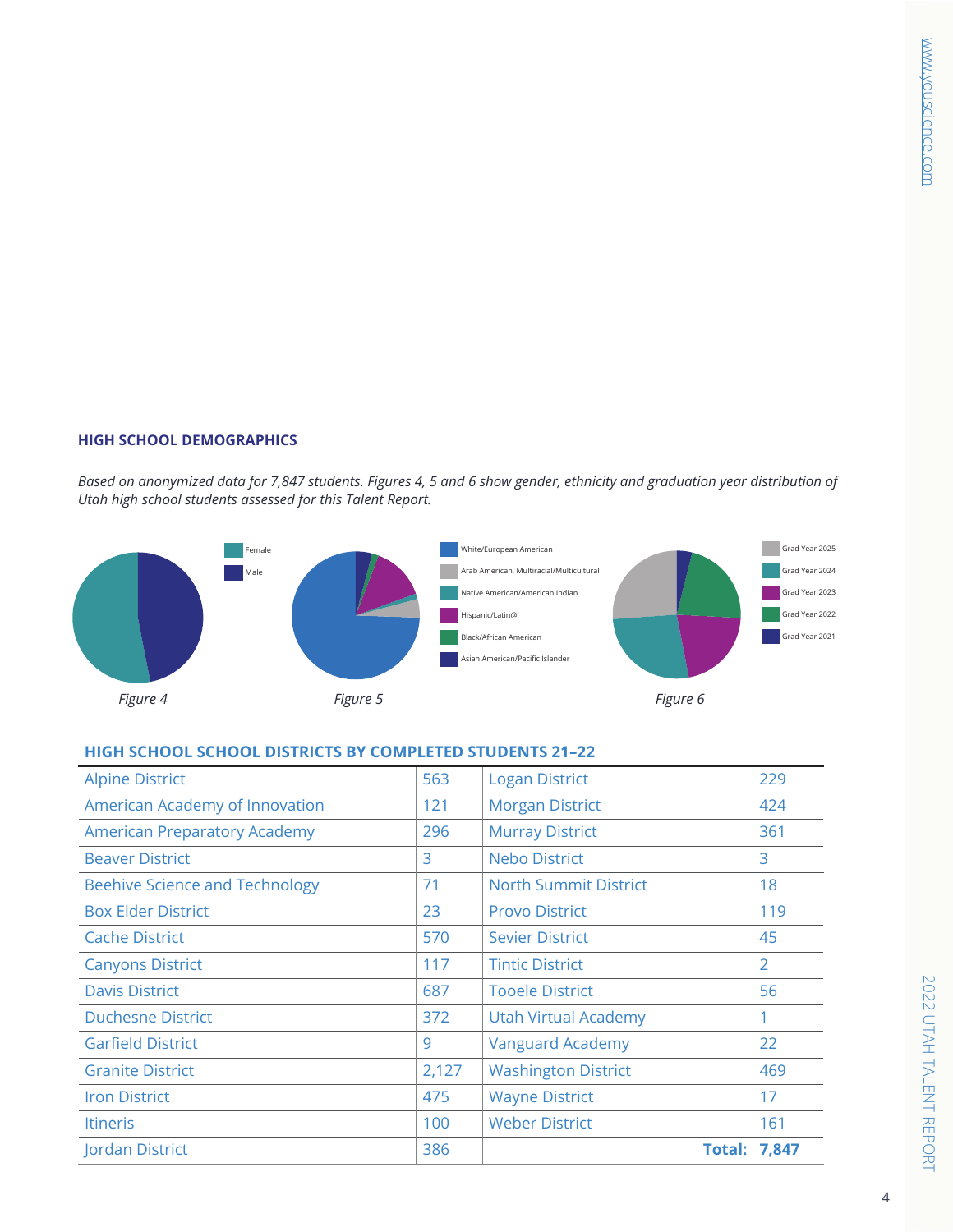### Report findings **For Utah middle** schoolers  $-1$ Male  $\overline{\phantom{a}}$ Other

YouScience Discovery for middle school is based on the Advance CTE's National Career Clusters Framework. CTE's framework includes 16 career clusters that represent 79 career pathways. Each career cluster is a group of careers in a similar industry, such as architecture and construction, business and computers and technology.  $\mathbf{y}$  and repair  $\mathbf{y}$  and representation, maintenance and representation,  $\mathbf{y}$ t 70 caroor pathways Eash  $3.3$  in direction support  $\sim$  $\sim$  Sales and related by 11: Management

#### **TOP THREE CAREER CLUSTER MATCHES**

YouScience analyzed the top three career cluster recommendations for Utah middle school students' aggregated Discovery results. Results were taken for career clusters based on interest-only and aptitude-only. Middle School Demographics

#### **THE FINDINGS**

Utah middle schoolers have serious talent for in-demand careers! In fact, **Utah middle school students have more than four times the aptitude than interest for computers and technology careers.** That's a good thing, because in 2019, tech accounted for 1 of every 7 Utah jobs - or 14%.<sup>2</sup>

<sup>2</sup> New report: Tech accounts for 1 in 7 Utah jobs and still on the rise, Deseret News, Feb. 25, 2019, <u>https://www.deseret.</u> [com/2019/2/25/20666978/new-report-tech-accounts-for-1-in-7](https://www.deseret.com/2019/2/25/20666978/new-report-tech-accounts-for-1-in-7-utah-jobs-and-still-on-the-rise#the-guardian-s-from-sarcos-is-demonstrated-during-tech-day-on-the-hill-at-the-state-capitol-in-salt-lake-city-on-monday-feb-25-2019) [utah-jobs-and-still-on-the-rise#the-guardian-s-from-sarcos-is](https://www.deseret.com/2019/2/25/20666978/new-report-tech-accounts-for-1-in-7-utah-jobs-and-still-on-the-rise#the-guardian-s-from-sarcos-is-demonstrated-during-tech-day-on-the-hill-at-the-state-capitol-in-salt-lake-city-on-monday-feb-25-2019)[demonstrated-during-tech-day-on-the-hill-at-the-state-capitol-in](https://www.deseret.com/2019/2/25/20666978/new-report-tech-accounts-for-1-in-7-utah-jobs-and-still-on-the-rise#the-guardian-s-from-sarcos-is-demonstrated-during-tech-day-on-the-hill-at-the-state-capitol-in-salt-lake-city-on-monday-feb-25-2019)[salt-lake-city-on-monday-feb-25-2019](https://www.deseret.com/2019/2/25/20666978/new-report-tech-accounts-for-1-in-7-utah-jobs-and-still-on-the-rise#the-guardian-s-from-sarcos-is-demonstrated-during-tech-day-on-the-hill-at-the-state-capitol-in-salt-lake-city-on-monday-feb-25-2019) the rise, Deseret News, Feb. 25, 2019, <u>http</u><br>
com/2019/2/25/20666978/new-report-tec<br>
utah-jobs-and-still-on-the-rise#the-guardi<br>
demonstrated-during-tech-day-on-the-hill<br>
salt-lake-city-on-monday-feb-25-2019<br>
5

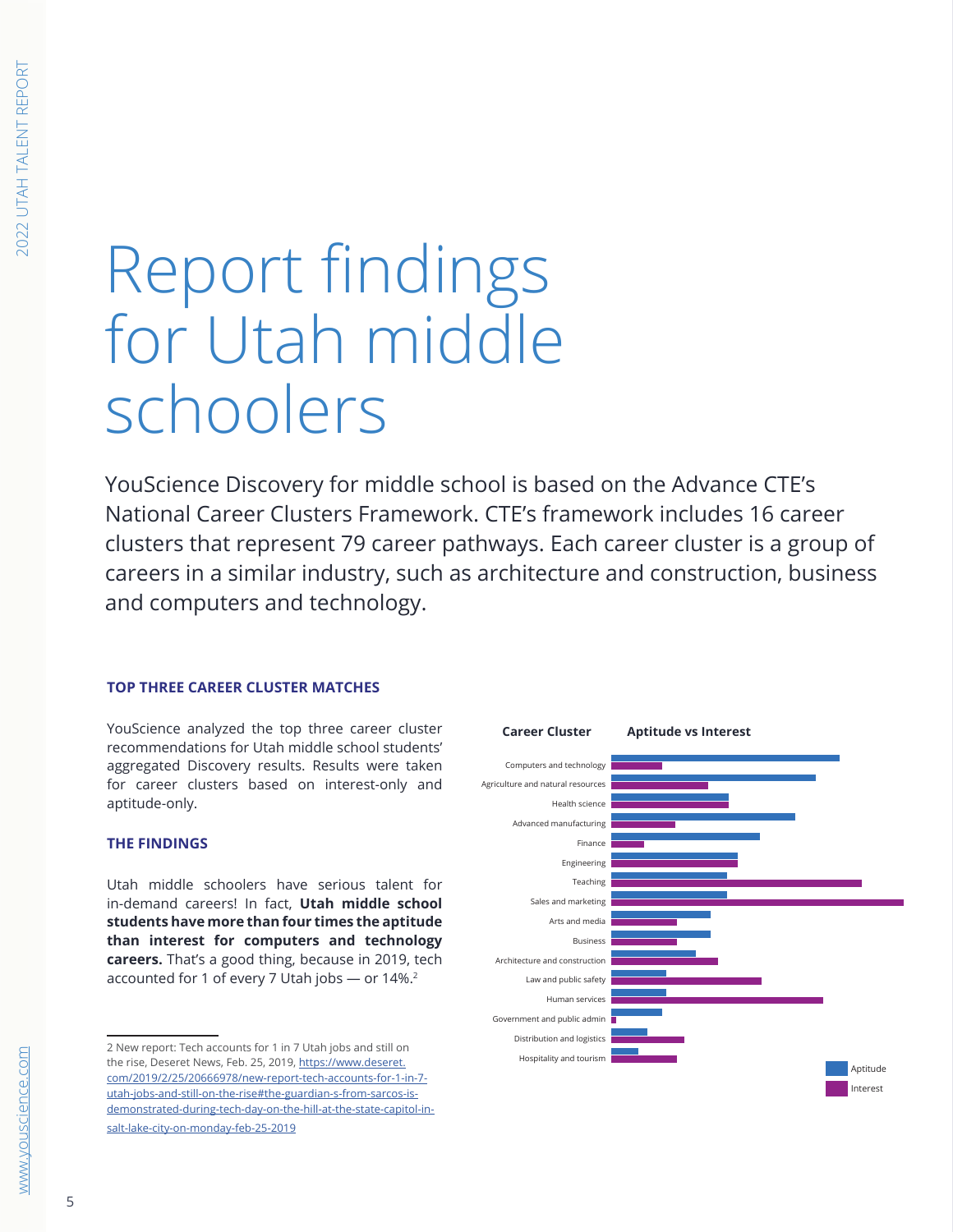For careers in computers and technology, middle school students have **more** than **4x** the **aptitude** than interest.

For careers in arts and media, students have almost **3x more interest** than aptitude.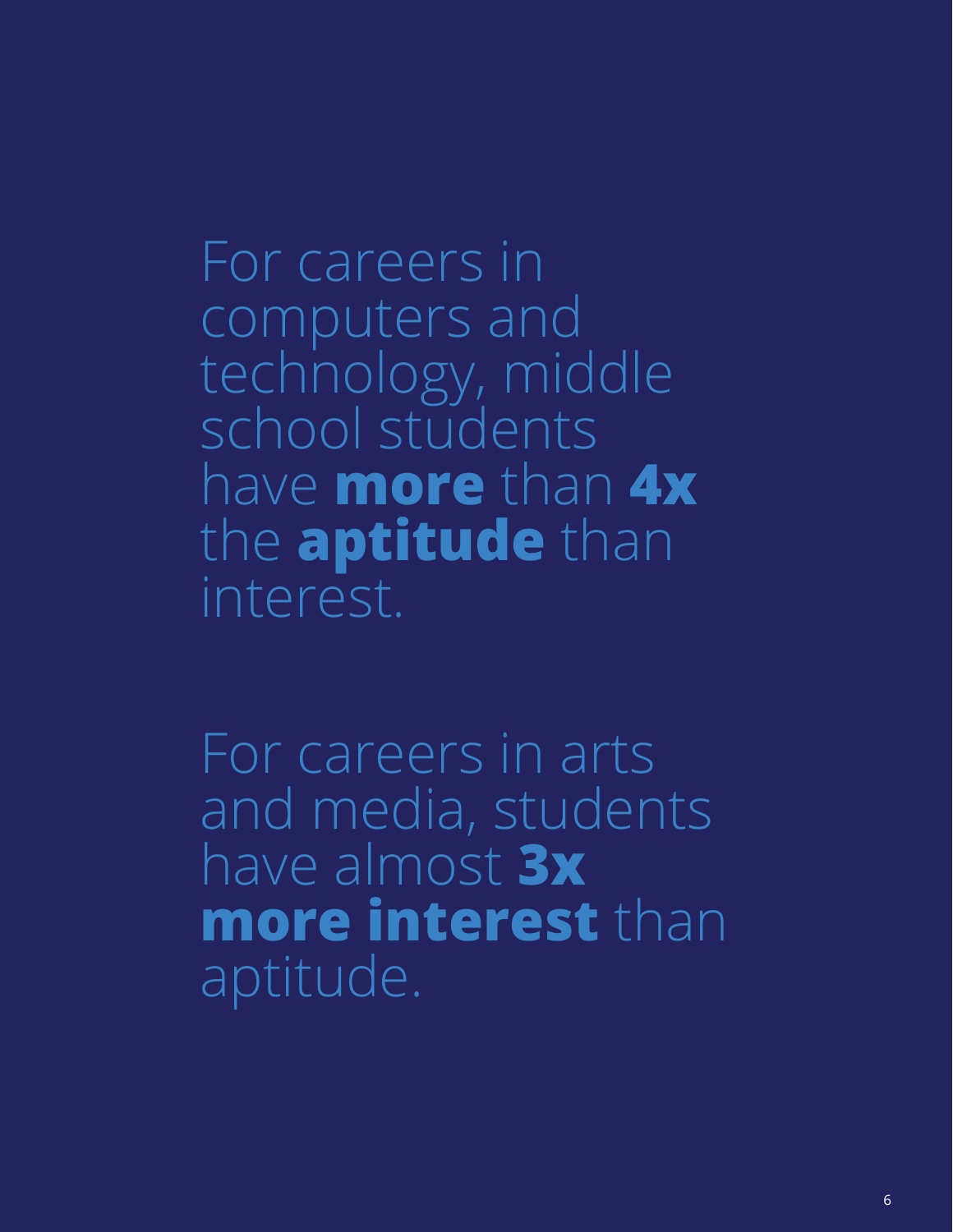Conversely, for careers in arts and media, Utah middle school students have almost three times more interest than aptitude. That means they're **interested in careers they're not wired to be good at**. That's probably because, Utah middle schoolers haven't yet been exposed to computers and technology careers or have been biased to think those careers are for computer "geeks" or only males.

Discovery lets educators access aggregate career cluster matches for all students as well as individual students. Knowing the career clusters a student has aptitude for, **Utah educators can use a students' Discovery results** to open the student's eyes to opportunities and narrow the exposure gap. Longer-term, this can help close Utah's skills gap, by better aligning students with in-demand Utah careers. 41: Sales and related  $\overline{a}$ 41: Sales and related

#### **NARROWING THE EXPOSURE GAP INCREASES EQUITY**

The **exposure gap is often more pronounced when looked at across gender and ethnicity lines. For example,** female students may be exposed to an unconscious cultural bias against a career in computers and technology, construction or other industry typically believed to be dominated by males. 23: Legal 23: Legal

The following charts show the break down of Utah middle school data for five key in-demand career clusters. Each chart includes careers included in the cluster and how Utah middle schoolers' aptitudes and interests align to the cluster by gender. (The charts below indicate the count of students with high-demand careers shown within their top three career clusters for aptitude and interest.)





#### Cluster 1: Computers and technology

#### **CAREERS INCLUDED**

IT project manager, web developer, database administrator, geographic information systems technician, computer network architect, video game designer, software quality assurance engineer, web administrator, business intelligence analyst

#### Cluster 2: Agriculture and natural resources

#### **CAREERS INCLUDED**

Animal scientist, soil and plant technologist, environmental engineer, agricultural technician, hazardous materials removal worker, forester, agricultural engineer, water resource specialist, clinical research coordinator, forest and conservation technician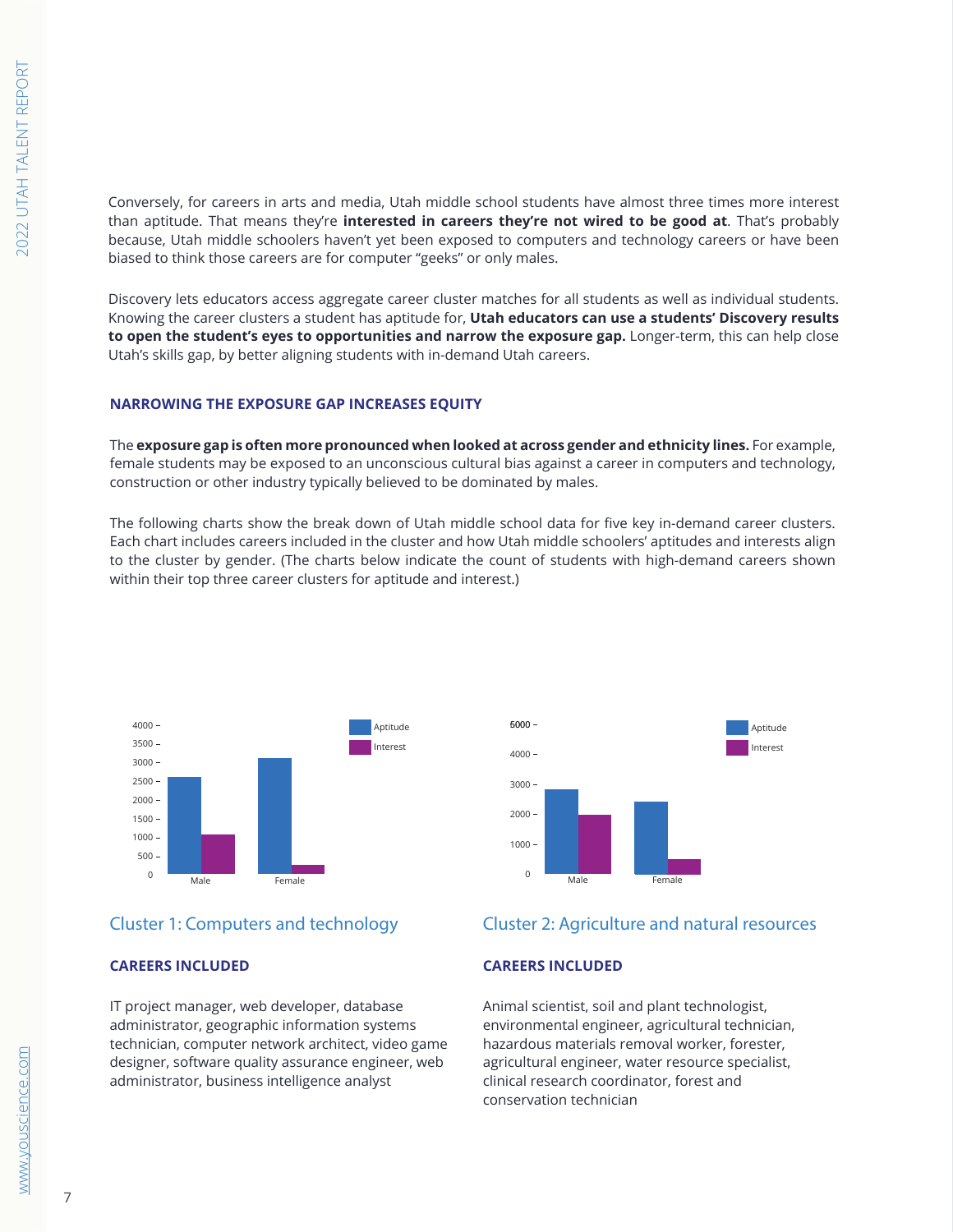**3x more female and 2.5x more male** middle school students have **computers and technology** in their top 3 career **aptitude-based recommendations** than interest-based.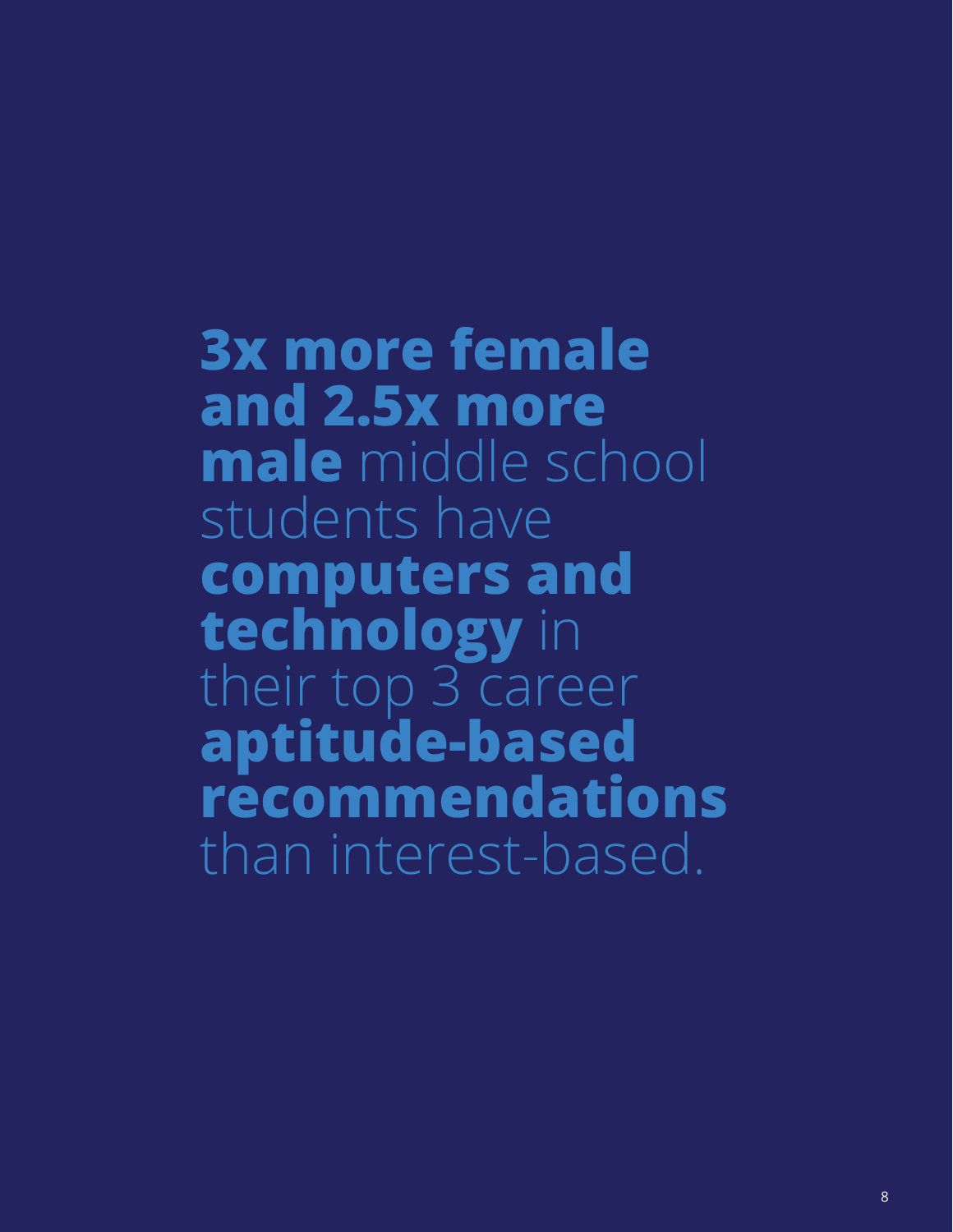**11x more female and 1.8x more male** Utah middle school students **have an aptitude** for careers in **advanced manufacturing** than interest.

**5.6x more female**  and **4x more male**  Utah middle school students have an **aptitude** for careers in **finance** than interest.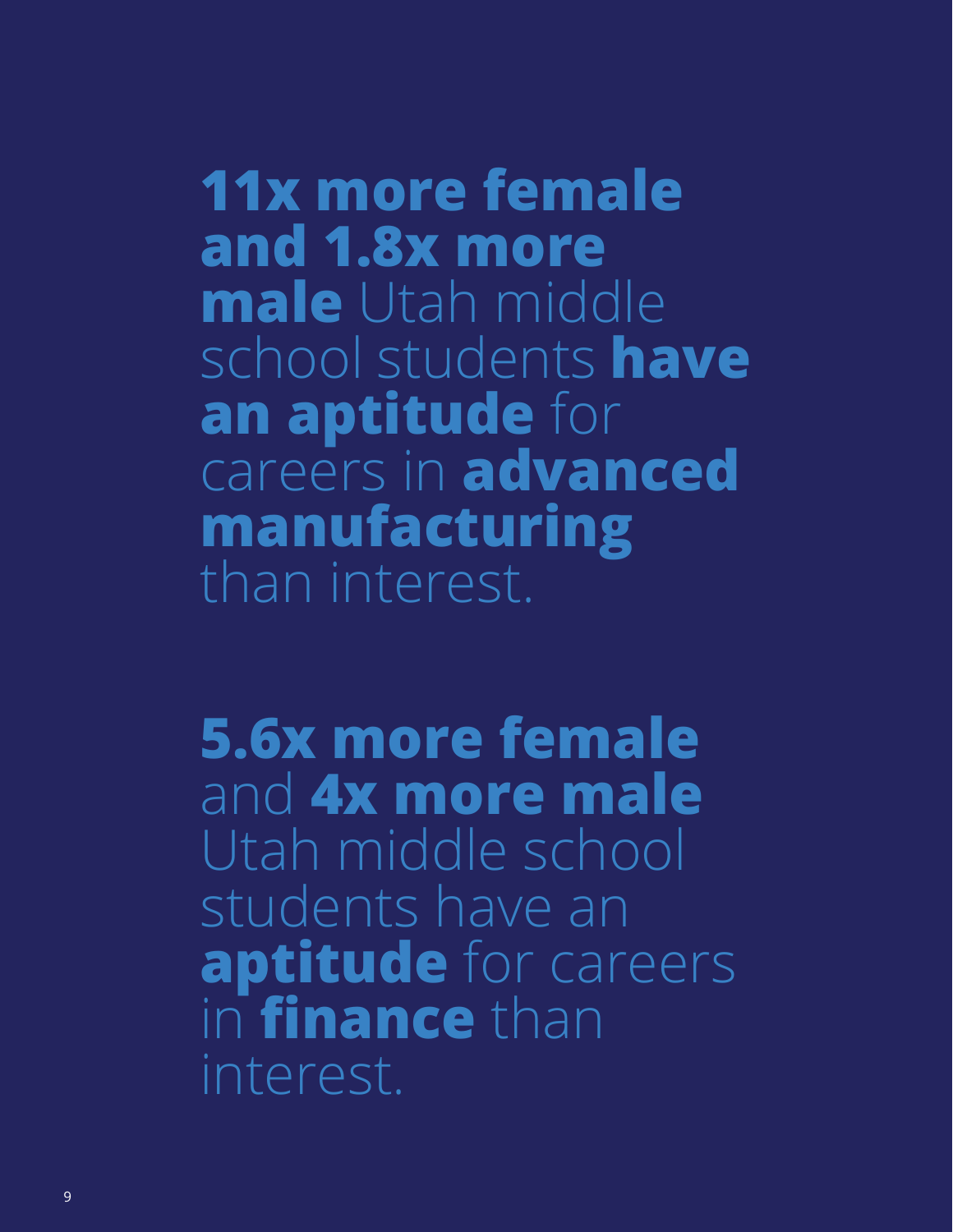

#### Cluster 3: Health science

#### **CAREERS INCLUDED**

Biomedical engineer, physical therapist assistant, epidemiologist, occupational therapist, medical scientist, genetic counselor, athletic trainer, dentist, radiologic technician, chiropractor, ophthalmic medical technician, neurodiagnostic technician, dietitian and nutritionist, orthotist or prosthetist, pharmacist, medical records and health information technician, internist, nurse, veterinary technician



#### Cluster 4: Advanced manufacturing

#### **CAREERS INCLUDED**

Manufacturing engineering technologist, electrical drafter, industrial engineer technologist, robotics technician, electromechanical engineer, electrical engineering technician, aerospace engineering and operations technician, purchasing agent, medical appliance technician, jeweler, nuclear power reactor operator, welder, tool and die maker, machinist, machine tool programmer



#### Cluster 5: Finance

#### **CAREERS INCLUDED**

Treasurer and controller, insurance sales agent, loan officer, tax preparer, accountant, financial analyst, risk management specialist, financial services sales agent, credit analyst, actuary, fraud examiner, insurance adjustor

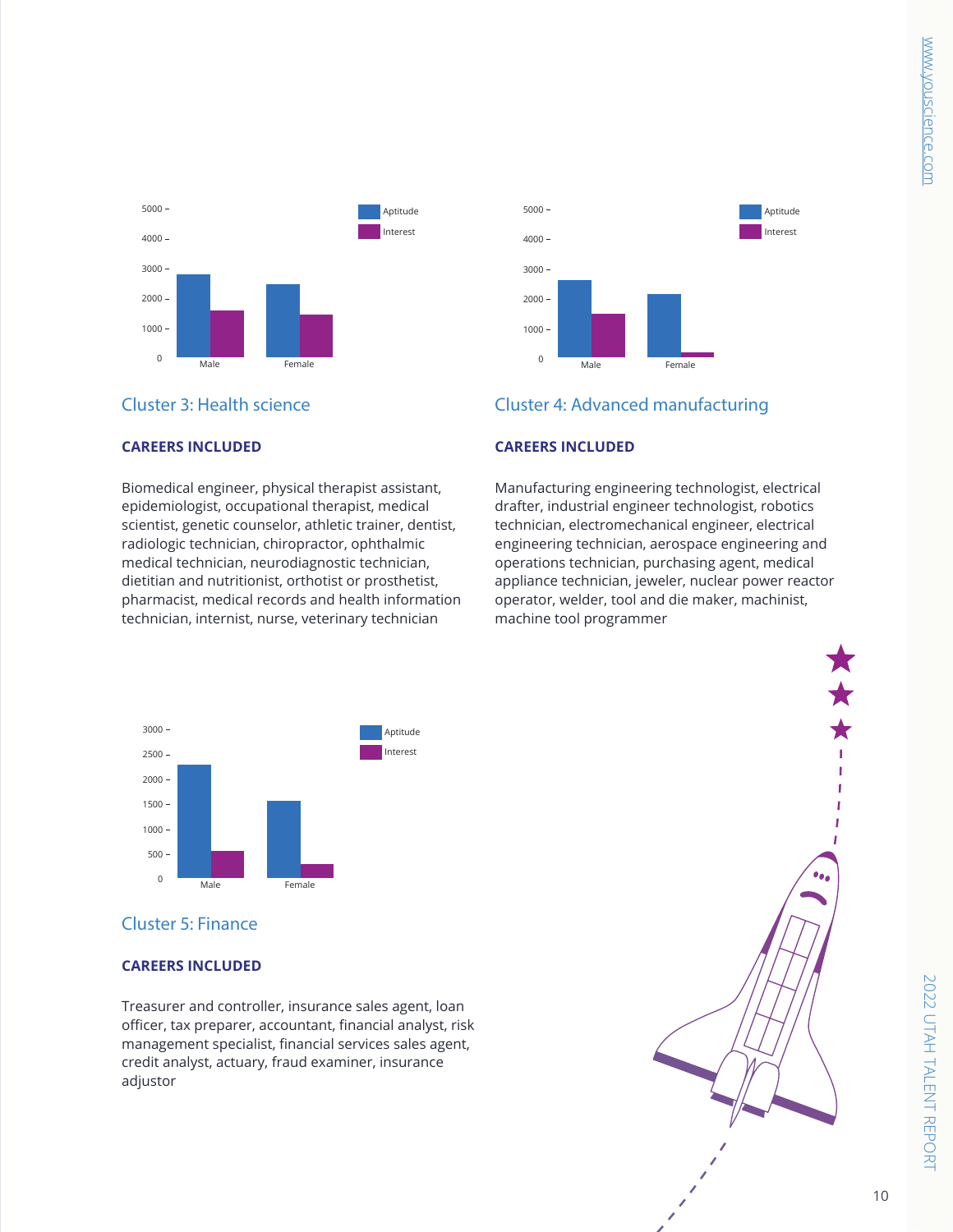## Report findings for Utah high schoolers

By the middle of December 2021, 7,847 Utah high school students uncovered their aptitudes, interests and aligned in-demand careers using YouScience Discovery for high school.

#### **IN DEMAND CAREER EXPLORATION**

Discovery for high school assesses nine aptitudes and students' interests. It shows students which of **more than 500 in-demand, real-world careers from O\*NET OnLine, the nation's primary source of occupational information**, align to their specific talents and interests or both; the educational pathways needed for those careers, including college, licenses and certifications (where applicable); and Utah employers in need of those talents and certifications.

Students access **detailed career information** including typical tasks, salaries and required education. It also shows each student how their aptitudes align to those needed for the career.

Educators access **analytics and academic advising tools** to help students choose the best classes and Career and Technical Education (CTE) pathways.

#### **APTITUDE-ONLY VS INTEREST-ONLY ALIGNMENT**

YouScience analyzed the top 50 most frequent career matches for 7,847 Utah high school students based on interest-only and aptitude-only recommendations from YouScience Discovery results.

Of the top 50 career recommendations for interestonly, **74%** (standard occupational classification [SOC] groups 27, 25, 21 and 19 used by O\*NET OnLine and Discovery) directed students to arts and entertainment, education, social work and life sciences careers.31 Conversely, **0%** (groups 17, 29, 31 and 15) of the top 50 interest-only recommendations directed students to in-demand careers, such as engineering, healthcare and technology — but **50% of aptitude-based recommendations directed students to these careers**.

#### **WHY THIS MATTERS?**

Using Discovery, Utah educators **can help students to go beyond an interest-only approach to career exploration.** By using aptitudes, educators can steer students to in-demand careers. Careers students have an innate talent for and that Utah employers need to fill.

<sup>3</sup> The 2018 Standard Occupational Classification (SOC) system is a federal statistical standard used to classify workers into occupational categories for the purpose of collecting, calculating or disseminating data. All workers are classified into one of 867 detailed occupations according to their occupational definition. Source: [https://www.bls.gov/soc/.](https://www.bls.gov/soc/)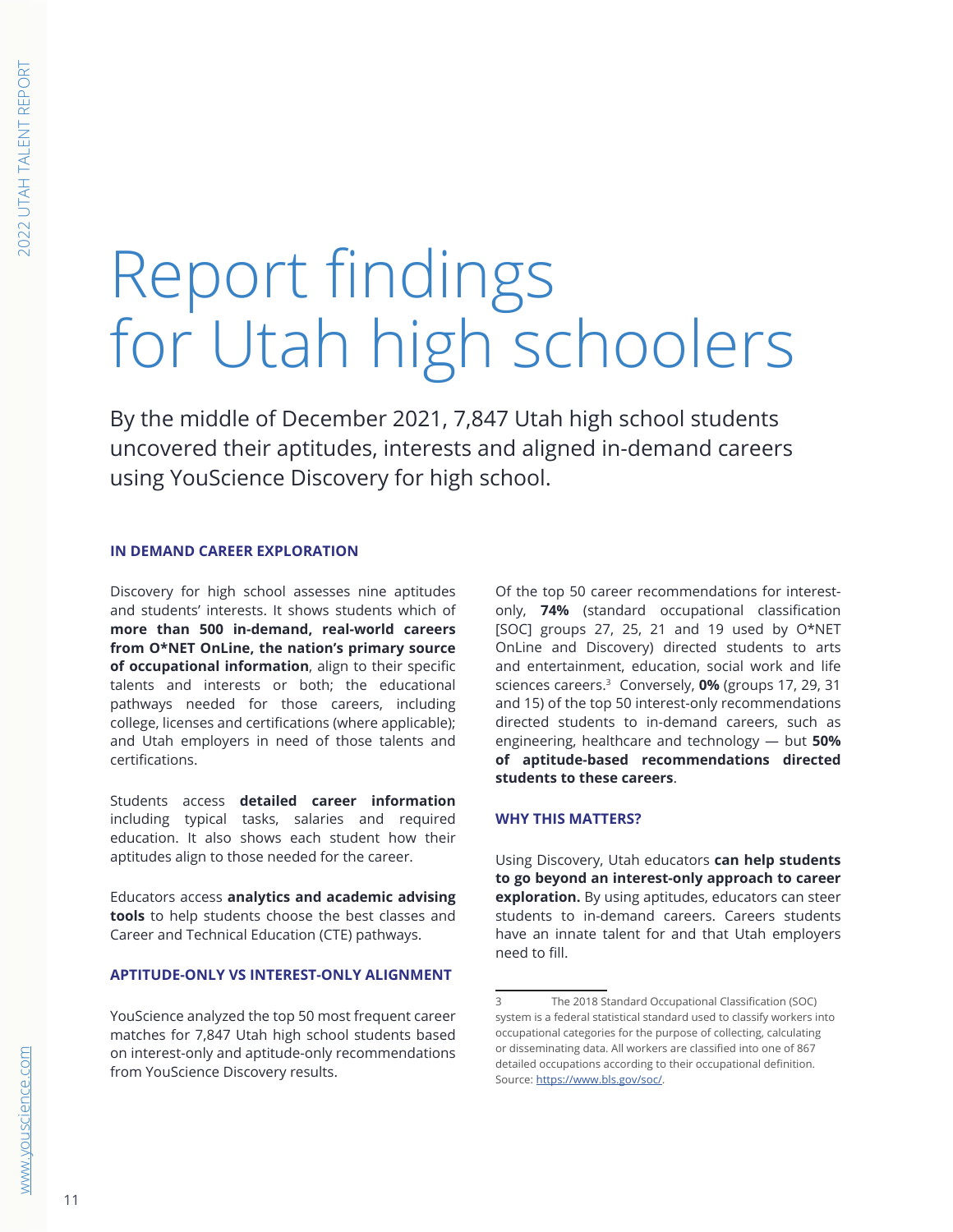#### **DIRECTING STUDENTS TO IN-DEMAND CAREERS: INTEREST VS APTITUDE CAREER RECOMMENDATIONS**

| <b>SOC GROUP NAME</b>                            | <b>SOC</b> | <b>INTEREST</b><br>(# of career matches) | <b>APTITUDE</b><br>(# of career matches) |
|--------------------------------------------------|------------|------------------------------------------|------------------------------------------|
| <b>Management</b>                                | 11         | 6,356                                    | 6,203                                    |
| <b>Business and financial operations</b>         | 13         | 3,002                                    | 4,049                                    |
| <b>Computer and mathematical</b>                 | 15         | 2,797                                    | 7,125                                    |
| <b>Architecture and engineering</b>              | 17         | 4,947                                    | 11,900                                   |
| Life, physical and social science                | 19         | 9,051                                    | 5,502                                    |
| <b>Community and social services</b>             | 21         | 2,353                                    | 1,539                                    |
| <b>Legal</b>                                     | 23         | 1,948                                    | 687                                      |
| <b>Education, training and library</b>           | 25         | 12,336                                   | 7,581                                    |
| Arts, design, entertainment, sports and<br>media | 27         | 14,401                                   | 8,525                                    |
| <b>Healthcare practitioners and technical</b>    | 29         | 9,377                                    | 9,979                                    |
| <b>Healthcare support</b>                        | 31         | 509                                      | 2,137                                    |
| <b>Protective service occupations</b>            | 33         | 2,966                                    | 974                                      |
| <b>Food preparation and serving related</b>      | 35         | 693                                      | 1,160                                    |
| <b>Personal care and service</b>                 | 39         | 634                                      | 762                                      |
| <b>Sales and related</b>                         | 41         | 1,467                                    | 2,853                                    |
| <b>Construction and extraction</b>               | 47         | 1,260                                    | 1,745                                    |
| Installation, maintenance and repair             | 49         | 1,101                                    | 2,314                                    |
| <b>Production</b>                                | 51         | 1,230                                    | 2,023                                    |
| <b>Transportation and material moving</b>        | 53         | 2,042                                    | 1,412                                    |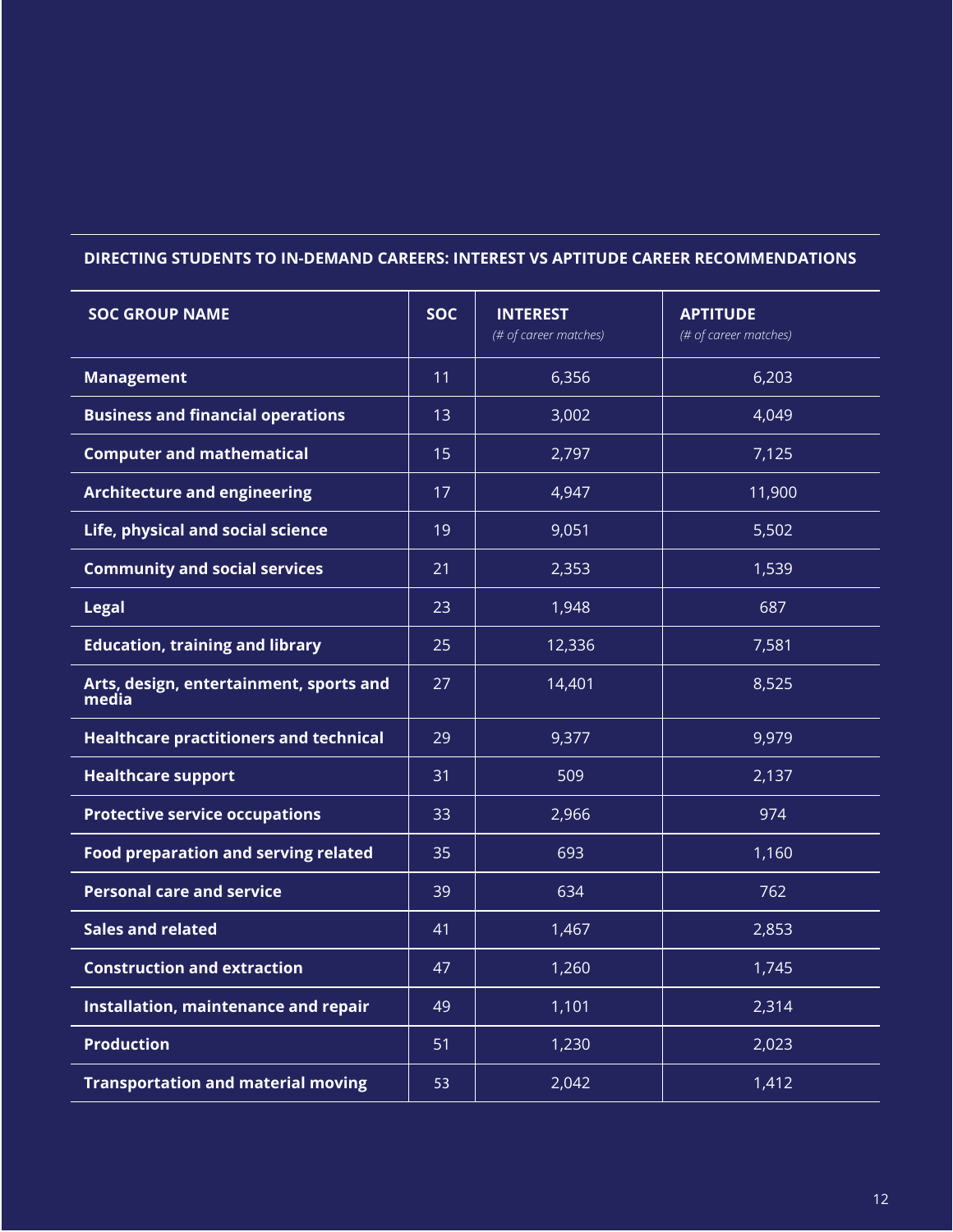### Female high school students

#### **ALIGNMENT BY SOC GROUP**

The difference between aptitude and interest  $-$  and between genders  $-$  persists beyond middle school. This graph represents the **percentage of career matches, by SOC group, using female Utah high school students' top 10 career recommendations from Discovery**. The reported interests of female students align with their exposure gap, yet they have equal aptitude for in-demand careers as their male counterparts.



Male Female <sup>0</sup>

Female high school students have **Mandax the aptitude than interest** for careers in architecture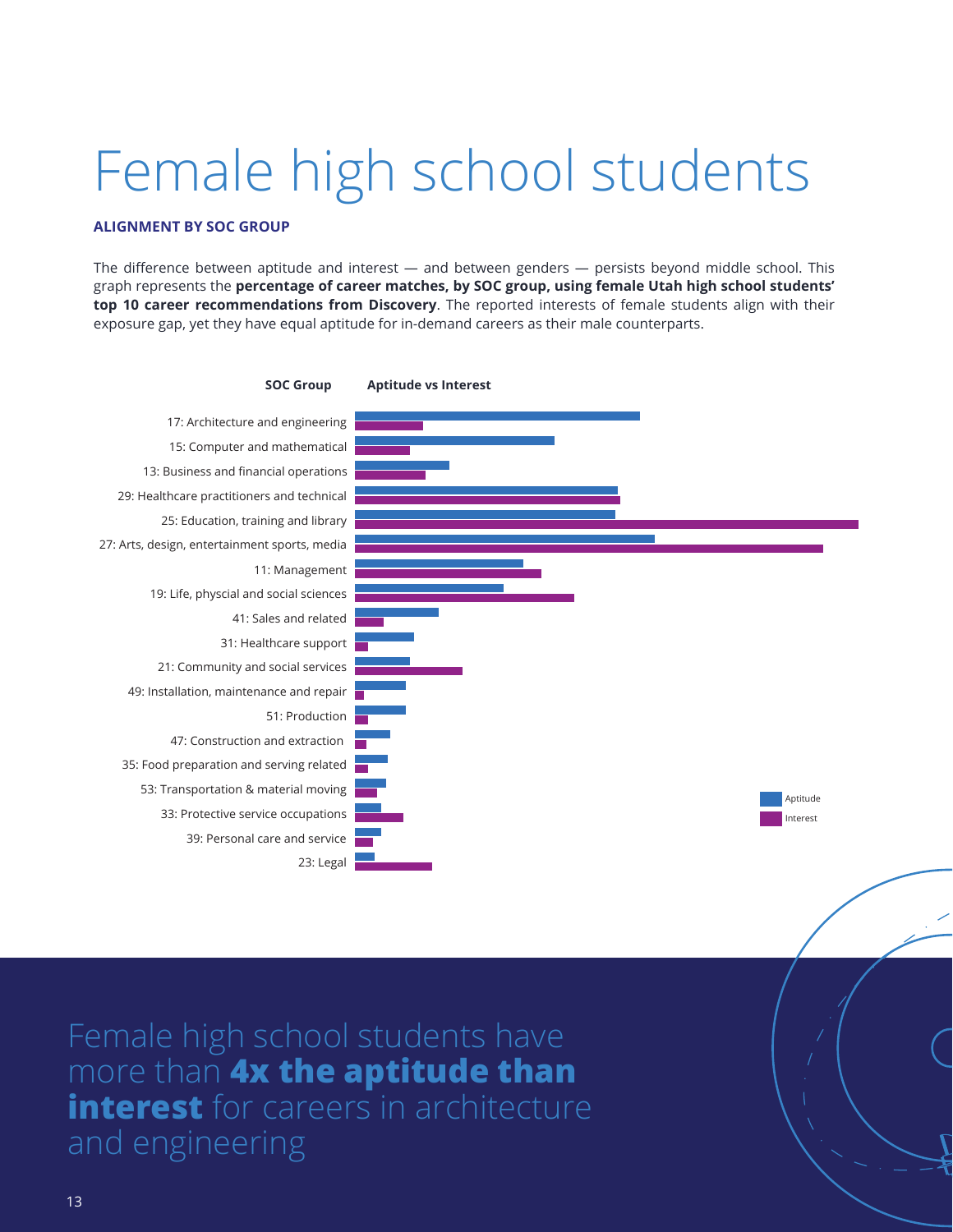### Male high school students

#### **ALIGNMENT BY SOC GROUP**

 $\mathcal{L}_{\mathbb{Z}}$ 

 $\Delta$ 

The contrast between aptitude and interest — and between genders — persists beyond middle school for male students as well. This graph shows the **percentage of career matches, by SOC group, in male students' top 10**   $\bm{\epsilon}$ areer re $\bm{\epsilon}$ ommendations. As with female students, males have substantial alignment for careers in high-demand industries, such as healthcare.



Male high school students have more than **1.8x the aptitude than interest** for careers in ecture and engineering.<br>"